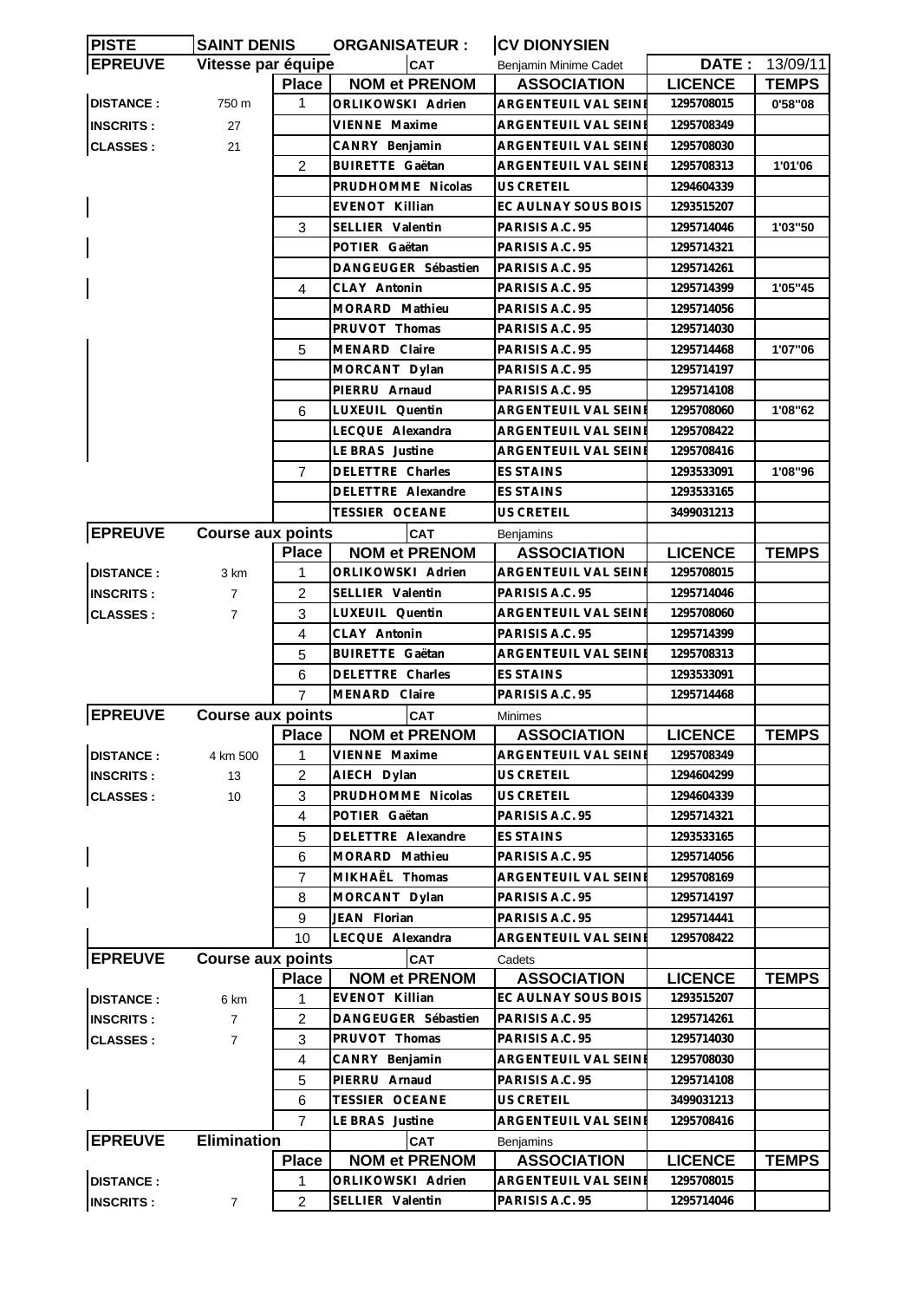| $\mathsf{l}$<br><b>EPREUVE</b>       |                               | 4              |                                          | ARGENTEUIL VAL SEINE                         | 1295708313               |              |
|--------------------------------------|-------------------------------|----------------|------------------------------------------|----------------------------------------------|--------------------------|--------------|
|                                      |                               |                | CLAY Antonin                             | PARISIS A.C. 95                              | 1295714399               |              |
|                                      |                               | 5              | LUXEUIL Quentin                          | ARGENTEUIL VAL SEINI                         | 1295708060               |              |
|                                      |                               | 6              | DELETTRE Charles                         | <b>ES STAINS</b>                             | 1293533091               |              |
|                                      |                               | $\overline{7}$ | MENARD Claire                            | PARISIS A.C. 95                              | 1295714468               |              |
|                                      | <b>Elimination</b>            |                | <b>CAT</b>                               | <b>Minimes</b>                               |                          |              |
|                                      |                               | <b>Place</b>   | <b>NOM et PRENOM</b>                     | <b>ASSOCIATION</b>                           | <b>LICENCE</b>           | <b>TEMPS</b> |
| <b>DISTANCE:</b>                     |                               | 1              | VIENNE Maxime                            | ARGENTEUIL VAL SEINE                         | 1295708349               |              |
| <b>INSCRITS:</b>                     | 13                            | 2              | AIECH Dylan                              | US CRETEIL                                   | 1294604299               |              |
| <b>CLASSES:</b>                      | 10                            | 3              | POTIER Gaëtan                            | PARISIS A.C. 95                              | 1295714321               |              |
|                                      |                               | 4              | PRUDHOMME Nicolas                        | <b>US CRETEIL</b>                            | 1294604339               |              |
|                                      | 5                             |                | JEAN Florian                             | PARISIS A.C. 95                              | 1295714441               |              |
|                                      |                               | 6              | DELETTRE Alexandre                       | <b>ES STAINS</b>                             | 1293533165               |              |
|                                      |                               | $\overline{7}$ | MORARD Mathieu                           | PARISIS A.C. 95                              | 1295714056               |              |
|                                      | 8<br>9                        |                | LECQUE Alexandra                         | ARGENTEUIL VAL SEINE                         | 1295708422               |              |
|                                      |                               |                | MORCANT Dylan                            | PARISIS A.C. 95                              | 1295714197               |              |
|                                      |                               | 10             | MIKHAËL Thomas                           | ARGENTEUIL VAL SEINE                         | 1295708169               |              |
| <b>Elimination</b><br><b>EPREUVE</b> |                               |                | <b>CAT</b>                               | Cadets                                       |                          |              |
|                                      |                               | <b>Place</b>   | <b>NOM et PRENOM</b>                     | <b>ASSOCIATION</b>                           | <b>LICENCE</b>           | <b>TEMPS</b> |
| <b>DISTANCE:</b>                     |                               | 1              | <b>EVENOT Killian</b>                    | EC AULNAY SOUS BOIS                          | 1293515207               |              |
| <b>INSCRITS:</b>                     | $\overline{7}$                | 2              | PRUVOT Thomas                            | PARISIS A.C. 95                              | 1295714030               |              |
| <b>CLASSES:</b>                      | $\overline{7}$                | 3              | CANRY Benjamin                           | ARGENTEUIL VAL SEINE                         | 1295708030               |              |
|                                      |                               | 4              | <b>TESSIER OCEANE</b>                    | US CRETEIL                                   | 3499031213               |              |
|                                      |                               | 5              | PIERRU Arnaud                            | PARISIS A.C. 95                              | 1295714108               |              |
|                                      |                               | 6              | DANGEUGER Sébastien                      | PARISIS A.C. 95                              | 1295714261               |              |
|                                      |                               | $\overline{7}$ | LE BRAS Justine                          | ARGENTEUIL VAL SEINE                         | 1295708416               |              |
| <b>EPREUVE</b>                       | <b>Classement de l'omnium</b> |                | <b>CAT</b>                               | Benjamin Minime Cadet                        |                          |              |
|                                      |                               | <b>Place</b>   | <b>NOM et PRENOM</b>                     | <b>ASSOCIATION</b>                           | <b>LICENCE</b>           | <b>TEMPS</b> |
| <b>DISTANCE:</b>                     |                               | 1              | ORLIKOWSKI Adrien<br>VIENNE Maxime       | ARGENTEUIL VAL SEINE                         | 1295708015               |              |
| <b>INSCRITS:</b>                     | 27                            |                |                                          | ARGENTEUIL VAL SEINE<br>ARGENTEUIL VAL SEINE | 1295708349<br>1295708030 |              |
| <b>CLASSES:</b>                      | 24                            | $\overline{2}$ | CANRY Benjamin<br><b>BUIRETTE Gaëtan</b> | ARGENTEUIL VAL SEINE                         | 1295708313               |              |
|                                      |                               |                |                                          |                                              |                          |              |
|                                      |                               |                |                                          |                                              |                          |              |
|                                      |                               |                | PRUDHOMME Nicolas                        | US CRETEIL                                   | 1294604339               |              |
|                                      |                               |                | EVENOT Killian                           | EC AULNAY SOUS BOIS                          | 1293515207               |              |
|                                      |                               | 3              | SELLIER Valentin                         | PARISIS A.C. 95                              | 1295714046               |              |
|                                      |                               |                | POTIER Gaëtan                            | PARISIS A.C. 95                              | 1295714321               |              |
|                                      |                               |                | DANGEUGER Sébastien                      | PARISIS A.C. 95                              | 1295714261               |              |
|                                      |                               | 4              | CLAY Antonin                             | PARISIS A.C. 95                              | 1295714399               |              |
|                                      |                               |                | MORARD Mathieu                           | PARISIS A.C. 95                              | 1295714056               |              |
|                                      |                               |                | PRUVOT Thomas                            | PARISIS A.C. 95                              | 1295714030               |              |
|                                      |                               | 5              | DELETTRE Charles                         | <b>ES STAINS</b>                             | 1293533091               |              |
|                                      |                               |                | DELETTRE Alexandre                       | ES STAINS                                    | 1293533165               |              |
|                                      |                               |                | TESSIER OCEANE                           | US CRETEIL                                   | 3499031213               |              |
|                                      |                               | 6              | MENARD Claire                            | PARISIS A.C. 95                              | 1295714468               |              |
|                                      |                               |                | MORCANT Dylan                            | PARISIS A.C. 95<br>PARISIS A.C. 95           | 1295714197               |              |
|                                      |                               | $\overline{7}$ | PIERRU Arnaud                            | ARGENTEUIL VAL SEINE                         | 1295714108<br>1295708060 |              |
|                                      |                               |                | LUXEUIL Quentin<br>LECQUE Alexandra      | ARGENTEUIL VAL SEINE                         | 1295708422               |              |
|                                      |                               |                | LE BRAS Justine                          | ARGENTEUIL VAL SEINE                         | 1295708416               |              |
|                                      |                               | NС             | AIECH Dylan                              | US CRETEIL                                   | 1294604299               |              |
|                                      |                               | <b>NC</b>      | JEAN Florian                             | PARISIS A.C. 95                              | 1295714441               |              |
|                                      |                               | <b>NC</b>      | MIKHAËL Thomas                           | ARGENTEUIL VAL SEINE                         | 1295708169               |              |
| <b>EPREUVE</b>                       | <b>Challenge A. Fernandes</b> |                | <b>CAT</b>                               | Benjamin Minime Cadet                        |                          |              |
|                                      |                               | <b>Place</b>   | <b>NOM et PRENOM</b>                     | <b>ASSOCIATION</b>                           | <b>LICENCE</b>           | <b>TEMPS</b> |
| <b>DISTANCE:</b>                     |                               | 1              | ORLIKOWSKI Adrien                        | ARGENTEUIL VAL SEINE                         | 1295708015               |              |
| <b>INSCRITS:</b>                     | 15                            |                | VIENNE Maxime                            | ARGENTEUIL VAL SEINE                         | 1295708349               |              |
| <b>CLASSES:</b>                      | 15                            |                | CANRY Benjamin                           | ARGENTEUIL VAL SEINE                         | 1295708030               |              |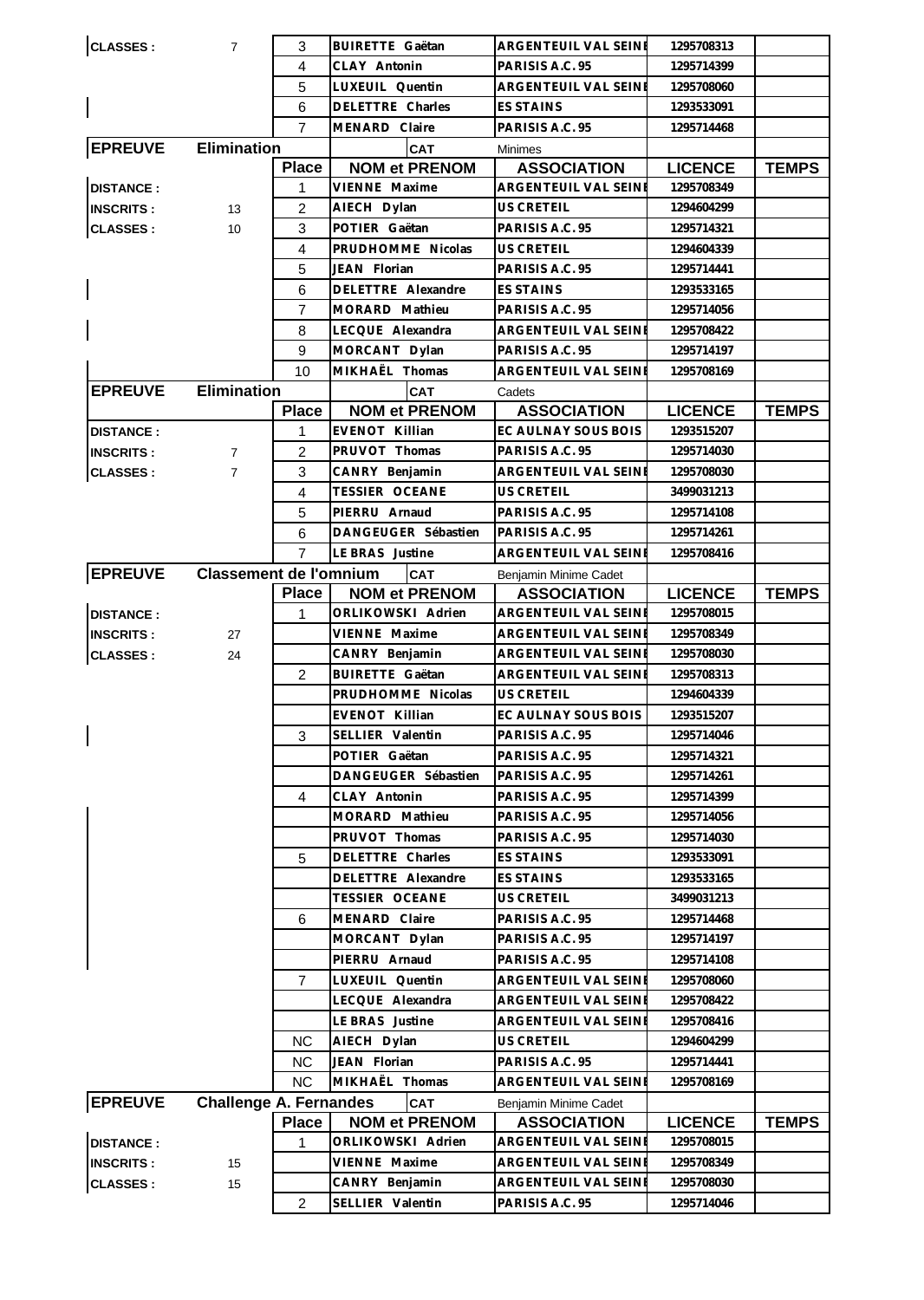|                  |                               |                   | POTIER Gaëtan                        |                 | PARISIS A.C. 95                            | 1295714321                   |              |
|------------------|-------------------------------|-------------------|--------------------------------------|-----------------|--------------------------------------------|------------------------------|--------------|
|                  |                               |                   | DANGEUGER Sébastien                  |                 | PARISIS A.C. 95                            | 1295714261                   |              |
|                  |                               | 3<br>CLAY Antonin |                                      | PARISIS A.C. 95 | 1295714399                                 |                              |              |
|                  |                               |                   | MORARD Mathieu                       |                 | PARISIS A.C. 95                            | 1295714056                   |              |
|                  |                               | PRUVOT Thomas     |                                      | PARISIS A.C. 95 | 1295714030                                 |                              |              |
|                  |                               | 4                 | MENARD Claire                        |                 | PARISIS A.C. 95                            | 1295714468                   |              |
|                  |                               |                   | MORCANT Dylan                        |                 | PARISIS A.C. 95                            | 1295714197                   |              |
|                  |                               | PIERRU Arnaud     |                                      | PARISIS A.C. 95 | 1295714108                                 |                              |              |
| 5                |                               |                   | LUXEUIL Quentin                      |                 | ARGENTEUIL VAL SEINI                       | 1295708060                   |              |
|                  |                               |                   | LECQUE Alexandra                     |                 | ARGENTEUIL VAL SEINE                       | 1295708422                   |              |
|                  |                               |                   | LE BRAS Justine                      |                 | ARGENTEUIL VAL SEINE                       | 1295708416                   |              |
| <b>EPREUVE</b>   | <b>Course aux points</b>      |                   | <b>CAT</b>                           |                 | Junior Senior                              |                              |              |
|                  |                               | <b>Place</b>      | <b>NOM et PRENOM</b>                 |                 | <b>ASSOCIATION</b>                         | <b>LICENCE</b>               | <b>TEMPS</b> |
| <b>DISTANCE:</b> | 7 km 500                      | 1                 | MAFFETS Dany                         |                 | ARGENTEUIL VAL SEINE                       | 1295708428                   |              |
| <b>INSCRITS:</b> | 11                            | $\overline{c}$    | LACHAT Nicolas                       |                 | A. SOISY ENGHIEN LA B.                     | 1295713152                   |              |
| <b>CLASSES:</b>  | 6                             | 3                 | CHARLOT Damien                       |                 | <b>USM GAGNY</b>                           | 1293513261                   |              |
|                  |                               | 4                 | <b>BOURGAIN Vincent</b>              |                 | <b>AS VARENNOISE</b>                       | 1277110031                   |              |
|                  |                               | 5                 | DERLY Alain                          |                 | ES GERVAIS LILAS                           | 1293516024                   |              |
|                  |                               | 6                 | LE MASSON Bastien                    |                 | US CRETEIL                                 | 1294604355                   |              |
| <b>EPREUVE</b>   | <b>Scratch</b>                |                   | CAT                                  |                 | Junior Senior                              |                              |              |
|                  |                               | <b>Place</b>      | <b>NOM et PRENOM</b>                 |                 | <b>ASSOCIATION</b>                         | <b>LICENCE</b>               | <b>TEMPS</b> |
| <b>DISTANCE:</b> | 5 km                          | 1                 | PRUDHOMME Alexandre                  |                 | <b>US CRETEIL</b>                          | 1294604340                   |              |
| <b>INSCRITS:</b> | 11                            | 2                 | NOEL Aurélien                        |                 | PARISIS A.C. 95                            | 1295714246                   |              |
| <b>CLASSES:</b>  | 6                             | 3                 | BENVENUTO Jean - Paul                |                 | AS VARENNOISE                              | 1277110026                   |              |
|                  |                               | 4                 | MERLETTE Alexandre                   |                 | A. SOISY ENGHIEN LA B.                     | 1295713023                   |              |
|                  |                               | 5                 | AGGAR AHCEN                          |                 | LAVAL CYCLISME 53                          | 353275139                    |              |
|                  |                               | 6                 | SLUSARSKI Michal                     |                 | ES GERVAIS LILAS                           | 1293516227                   |              |
| <b>EPREUVE</b>   | Vitesse par équipe            |                   | CAT                                  |                 |                                            |                              |              |
|                  |                               | <b>Place</b>      | <b>NOM et PRENOM</b>                 |                 | Junior Senior<br><b>ASSOCIATION</b>        | <b>LICENCE</b>               | <b>TEMPS</b> |
| <b>DISTANCE:</b> | 500 m                         | 1                 | CHARLOT Damien                       |                 | USM GAGNY                                  | 1293513261                   | 37"66        |
|                  |                               |                   |                                      |                 |                                            |                              |              |
|                  |                               |                   |                                      |                 |                                            |                              |              |
| <b>INSCRITS:</b> | 17                            |                   | AGGAR AHCEN                          |                 | LAVAL CYCLISME 53                          | 353275139                    |              |
| <b>CLASSES:</b>  | 12                            | 2                 | <b>BOURGAIN Vincent</b>              |                 | <b>AS VARENNOISE</b>                       | 1277110031                   | 37"77        |
|                  |                               |                   | BENVENUTO Jean - Paul                |                 | <b>AS VARENNOISE</b>                       | 1277110026                   |              |
|                  |                               | 3                 | MAFFEIS Dany                         |                 | ARGENTEUIL VAL SEINI                       | 1295708428                   | 38"29        |
|                  |                               |                   | NOEL Aurélien                        |                 | PARISIS A.C. 95                            | 1295714246                   |              |
|                  |                               | 4                 | LE MASSON Bastien                    |                 | US CRETEIL                                 | 1294604355                   | 39"18        |
|                  |                               |                   | PRUDHOMME Alexandre                  |                 | <b>US CRETEIL</b>                          | 1294604340                   |              |
|                  |                               | 5                 | LACHAT Nicolas                       |                 | A. SOISY ENGHIEN LA B.                     | 1295713152                   | 39"32        |
|                  |                               |                   | MERLETTE Alexandre                   |                 | A. SOISY ENGHIEN LA B.                     | 1295713023                   |              |
|                  |                               | 6                 | DERLY Alain                          |                 | ES GERVAIS LILAS                           | 1293516024                   | 39"74        |
|                  |                               |                   | SLUSARSKI Michal                     |                 | ES GERVAIS LILAS                           | 1293516227                   |              |
| <b>EPREUVE</b>   | Poursuite par équipe          |                   | <b>CAT</b>                           |                 | Junior Senior                              |                              |              |
|                  |                               | <b>Place</b>      | <b>NOM et PRENOM</b>                 |                 | <b>ASSOCIATION</b>                         | <b>LICENCE</b>               | <b>TEMPS</b> |
| <b>DISTANCE:</b> | 2 km                          | 1                 | MAFFETS Dany                         |                 | ARGENTEUIL VAL SEINE                       | 1295708428                   | 2'39"04      |
| <b>INSCRITS:</b> | 17                            |                   | NOEL Aurélien                        |                 | PARISIS A.C. 95                            | 1295714246                   |              |
| <b>CLASSES:</b>  | 12                            | 2                 | LACHAT Nicolas                       |                 | A. SOISY ENGHIEN LA B.                     | 1295713152                   | 2'46"91      |
|                  |                               |                   | MERLETTE Alexandre                   |                 | A. SOISY ENGHIEN LA B.                     | 1295713023                   |              |
|                  |                               | 3                 | CHARLOT Damien                       |                 | USM GAGNY                                  | 1293513261                   | 2'52"17      |
|                  |                               |                   | AGGAR AHCEN                          |                 | LAVAL CYCLISME 53                          | 353275139                    |              |
|                  |                               | 4                 | <b>BOURGAIN Vincent</b>              |                 | AS VARENNOISE                              | 1277110031                   | 2'52"61      |
|                  |                               |                   | BENVENUTO Jean - Paul                |                 | AS VARENNOISE                              | 1277110026                   |              |
|                  |                               | 5                 | LE MASSON Bastien                    |                 | US CRETEIL                                 | 1294604355                   | 2'54"77      |
|                  |                               |                   | PRUDHOMME Alexandre                  |                 | <b>US CRETEIL</b>                          | 1294604340                   |              |
|                  |                               | 6                 | DERLY Alain                          |                 | ES GERVAIS LILAS                           | 1293516024                   | 2'55"13      |
|                  |                               |                   | SLUSARSKI Michal                     |                 | ES GERVAIS LILAS                           | 1293516227                   |              |
| <b>EPREUVE</b>   | <b>Classement de l'omnium</b> |                   | <b>CAT</b>                           |                 | Junior Senior                              |                              |              |
| <b>DISTANCE:</b> |                               | <b>Place</b><br>1 | <b>NOM et PRENOM</b><br>MAFFETS Dany |                 | <b>ASSOCIATION</b><br>ARGENTEUIL VAL SEINE | <b>LICENCE</b><br>1295708428 | <b>TEMPS</b> |